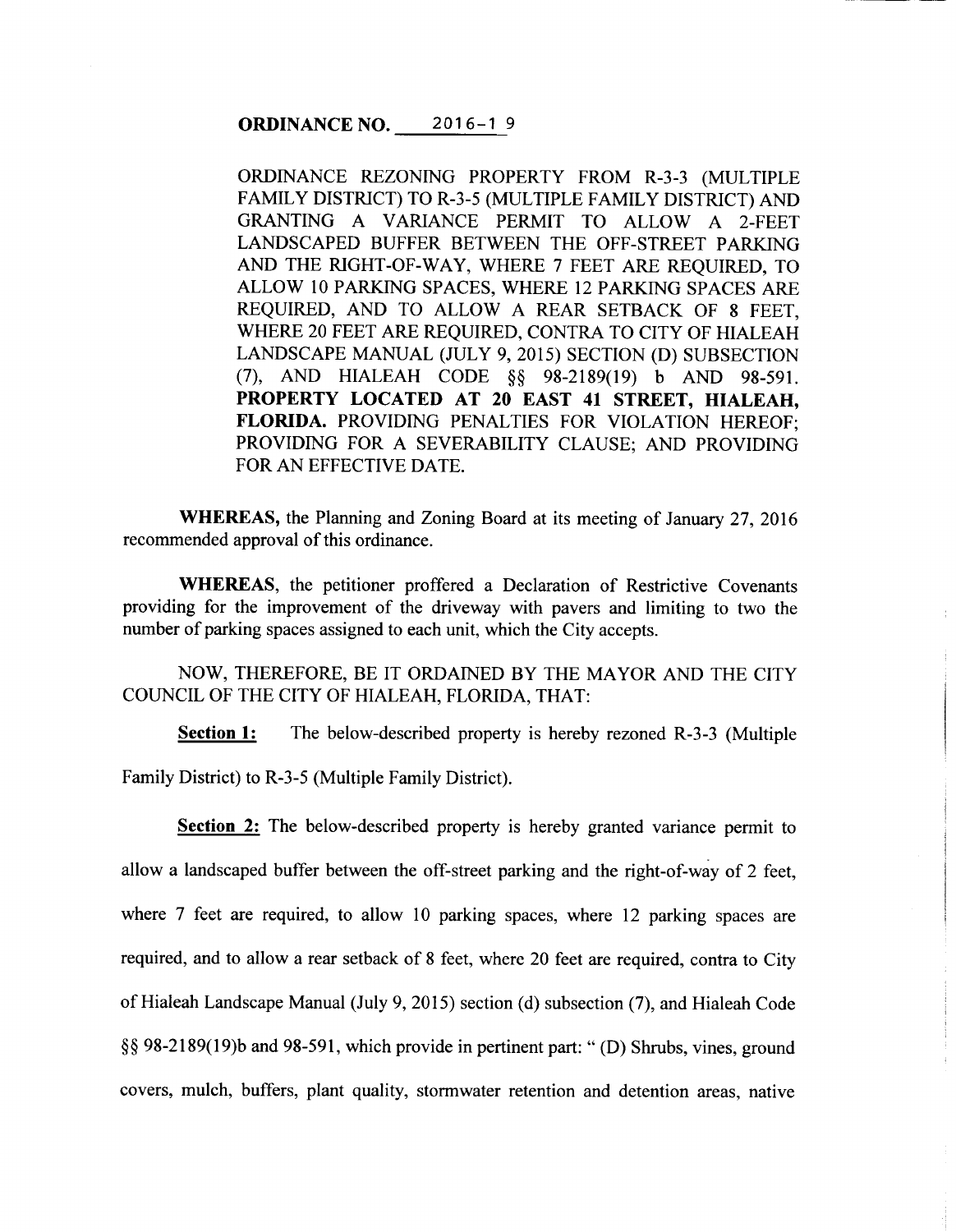species ... (7) Parking lot buffers. All parking lots adjacent to a right-of-way or private street shall be screened by a continuous planting and/or three (3)-foot high wall within a seven (7)-foot landscaped strip incorporating said planting and/or wall on private property. The seven (7)-foot landscape buffer may be reduced subject to the inclusion of improved design features on the site upon approval of the Planning and Zoning Official.", *"Residential developments ...* b. *Medium and high density.* Two parking spaces for one or two bedrooms, and one-half parking space for each additional bedroom.", and "In the R-3 multiple-family district, there shall be a 20-foot rear yard setback." respectively. Property located at 20 East 41 Street, Hialeah, Miami-Dade County, Florida and legally described as follows:

## LOT 8, BLOCK 2 OF MOSER'S ADDITION TO HIALEAH, ACCORDING TO THE PLAT THEREOF, AS RECORDED IN PLAT BOOK 45, AT PAGE 53 OF THE PUBLIC RECORDS OF MIAMI-DADE COUNTY, FLORIDA.

**Section 3: Penalties.** Every person violating any provision of the Code or any ordinance, rule or regulation adopted or issued in pursuance thereof shall be assessed a civil penalty not to exceed \$500.00 within the discretion of the court or administrative tribunal having jurisdiction. Each act of violation and each day upon which any such violation shall occur shall constitute a separate offense. In addition to the penalty prescribed above, the city may pursue other remedies such as abatement of nuisance, injunctive relief, administrative adjudication and revocation of licenses or permits.

# **Section 4: Additional Penalties upon Violation of the Declaration of Restrictive Covenants.**

Any change of the terms and conditions of the use identified in this ordinance and as provided in the Declaration of Restrictive Covenants, will cause a revocation of